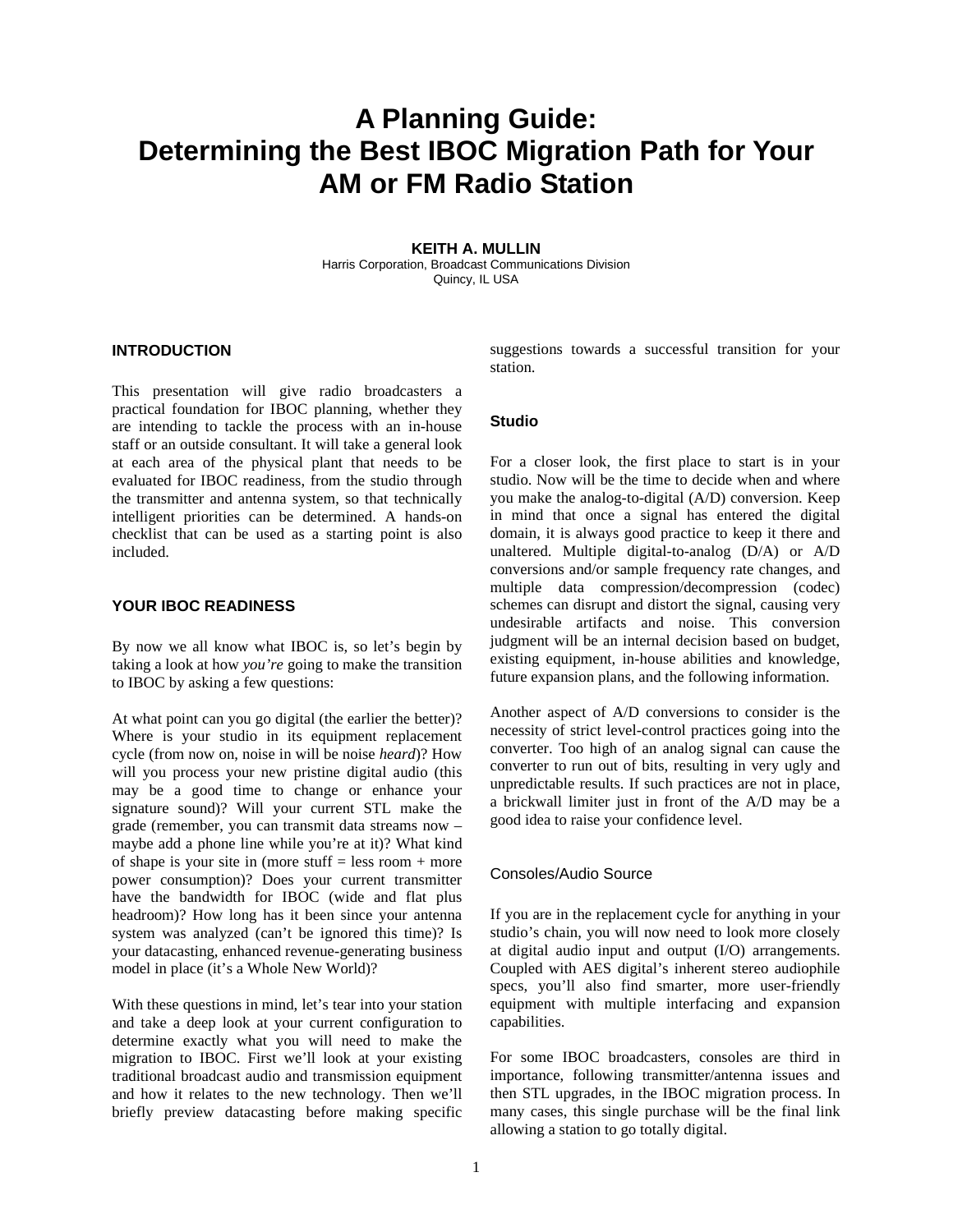If your console has been slated to be replaced soon, your timing couldn't be better. Plan to upgrade to a board with digital outputs at the very least. Many stations don't realize how 'digital' they already are, with CD changers, minidisk players, some telco and remote devices, certain microphone processors and of course HD digital audio servers already in place. A 44.1 kHz digital-output console that can input multiple sample rates and various digital formats, yet still handle analog sources, is highly recommended.

As mentioned above, compression schemes utilizing codecs use must be limited. If multiple codecs are unavoidable, attempts should be made to keep the codecs in the same family. Minidisks and certain hard disk audio storage systems employ some form of data compression algorithms. Certain processing equipment and routing systems utilize proprietary codecs. Again, the more times encoding/decoding takes place creating cascading algorithms, the more chances of degraded audio.

AM: The IBOC hybrid mode is not compatible with existing analog AM Stereo systems. If your station is currently broadcasting only AM Stereo, you will need to convert to a mono signal for the analog portion of your new IBOC programming. Of course, if you currently program only in mono and are looking towards the future, now would be the right time to convert your studio to digital stereo.

# Wiring/Cable/Clocking

Since IBOC will be transmitting *digital audio* into your customer's radios, the signal needs to be as clean as possible. Proper wiring, termination, and grounding techniques, along with quality cable and connector replacements, will be required to get the most out of your audio and data path. On the bright side, your cabling may actually be reduced by one half, since AES audio (the digital audio stream specification adopted by the Audio Engineers Society) routes the stereo digital signal serially on *one* cable as opposed to the pair currently needed for stereo. Also, for the digital audio signal path, the most recent installations are now using CAT-5, computer network high speed data cable, instead of digital audio (110  $\Omega$ ) cable. This is proving to provide a completely RFI free, quick and simple, well-dressed installation with a significantly smaller footprint.

If you are a multiple-studio station, you may need to purchase or upgrade your master clock for facility-wide digital synchronization. To avoid digital level changes, clicks and pops, AES audio must be synchronized to a common time reference. At the very least, for a smaller studio you will need a digital console equipped with an internal clock to allow for silent switching and routing

of various inputs. Highly diverse and complex systems may be timed via GPS or international time keeping systems.

Depending on where you make the switch from analog to digital, your current analog audio distribution amps (DA) may need to be replaced with their AES digital counterparts. Perhaps you'll opt for one of the new analog/digital routers that can be used to replace your isolation DAs, patch bay, and mechanical switchers. Again, a master clock will need to time-control all digitally clocked components in the on-air chain.

Speaking of inputs and routing, which sample rate will your station utilize? If you will be using several different rates from a myriad of input sources and the console is not capable of handling multiple rate inputs, you'll need to convert them to a single rate beforehand. These sample rate converters will also need to be clocked by your station master.

# Will You Go Internet?

Another thing you may wish to consider while assessing your current and future needs is your Internet presence. This topic, of course, is an entire paper in itself, but management, storage and routing for an Internet radio station should be thought about at this upgrade point with regard to some of the equipment discussed in this paper.

# Diversity Delay

Significant delay will be introduced on the received digital audio side due to the digitization and transport conversions of the transmitted audio. Additional delays will be introduced by the receiver as it decodes and manages the incoming stream. Therefore, the analog audio will be delayed from 6 to 8.5 seconds to achieve a smooth blend between digital and analog signals in the event the receiver determines a need to switch between the two based on reception quality.

Most talk radio format stations are already accustomed to and equipped for such a delay. If not, your station will need to alter its off-the-air monitoring practice to one of post-console/pre-IBOC signal for the on-air talent. Most stations will still want to confidence monitor for RF loss via an automated no-carrier detector alarm, or have off-air personnel monitor for quality. Provisions should also be considered for personnel doing remote location feeds to communicate with the studio directly, as opposed to monitoring the delayed air signal.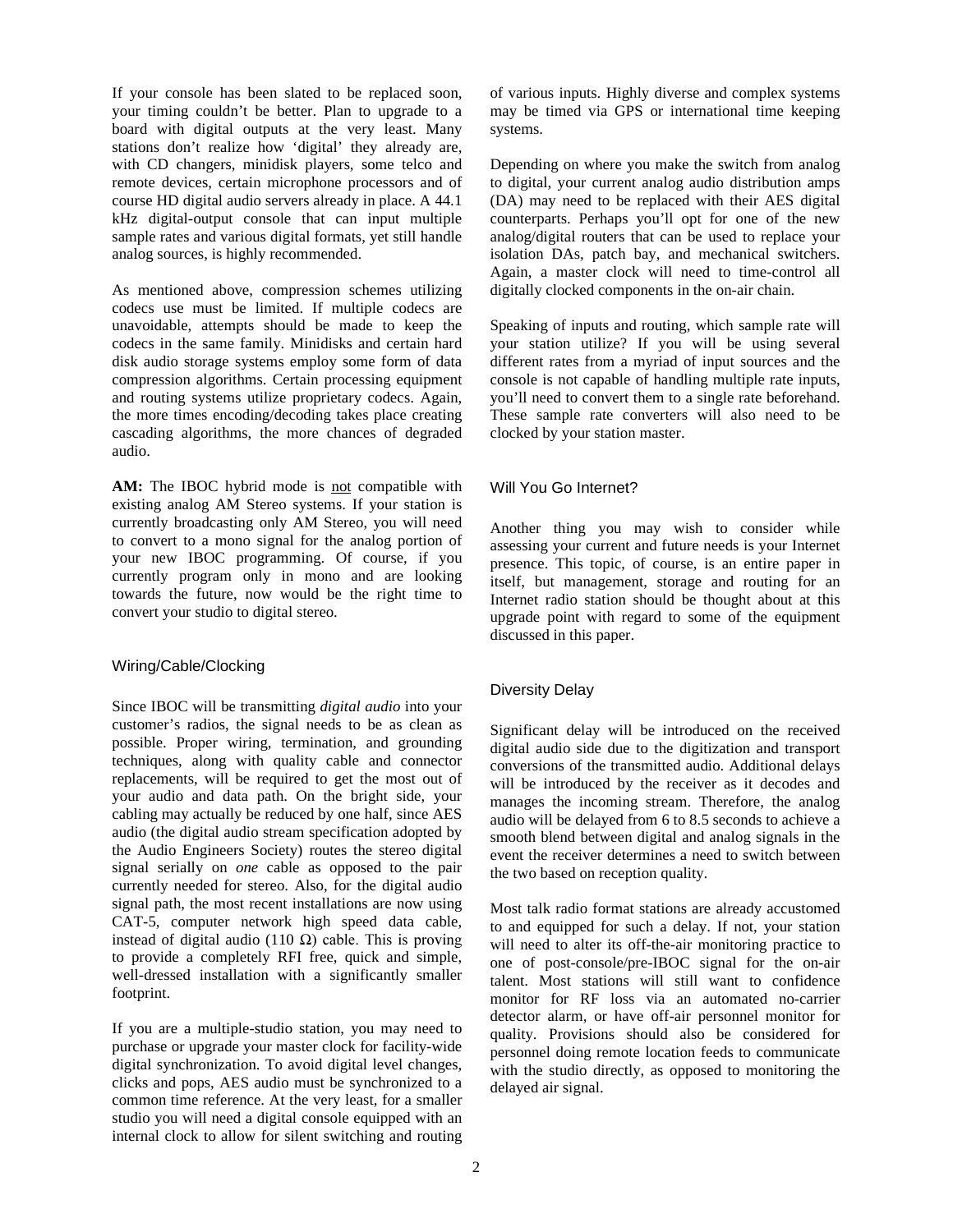## **Processing**

There has been much discussion and debate regarding placement of audio processors. Stations are finding if there's compression utilized at any one or more points in the chain between source and IBOC exciter, or they are forced to leave an outmoded STL system in place, they can improve their overall sound by placing the audio processor at the transmitter. This method will allow for tightening up and final adjustments of the audio just before transmission, sending the cleanest signal into the encoder. The PAC encoding will reduce the digital audio bitstream by 93% (at the highest resolution setting of 96 kbps), and will work best when the source is *clean with mild dynamic control* in place.

For stations with on-air personalities that prefer the fully processed sound of their voices, a mimicking processor can be inserted into the real-time monitor loop. This unit can closely simulate the transmitter processor, or produce a custom signature sound favored by the talent for comfort and confidence.

New processing technology will allow you to copy your signature analog sound on your digital signal, or you may envision optimizing differently for a new, fresh voicing. Also, new PAC codec-conditioning devices are being introduced to further enhance your IBOC signal. This will provide optimal encoding by prioritizing DSP (Digital Signal Processor) utilization according to frequency response, artifacts, and separation.

**AM:** Unfortunately, due to the nature of the hybrid overlap of the IBOC signal, wideband AM will no longer be viable. In fact, true wideband AM receivers will most likely hear the IBOC carriers (hiss). To maintain their strong analog AM presence, stations will be encouraged to optimize their audio for, and establish a 5 kHz brick-wall filter to roll off the highs. This will not be noticed in normal automotive AM radios, however, on wideband or home hi-fi receivers it may sound slightly muffled when compared to the current analog signal. Once the transmitted audio is properly optimized with the 5 kHz rolloff, the vast majority of AM receivers will actually sound better due to the fact that most of today's receiver technology includes filters that can cause ringing (undesired harmonics) for any frequency higher than 5 kHz.

**FM:** If you are sourcing 44.1 kHz digital audio all the way through your studio and signal chain to the exciter, CD quality audio will now be attainable by your listening audience. This is where all the attention to detail and golden ear optimization of the signal path will pay off. If you can do it... you should!

According to early IBOC adopters, the STL systems are appearing to be a major problem area and require close examination. After the transmitter upgrade and cleaning up any antenna issues, STL chains are the second most critical portion of the IBOC migration process. Again, maintaining high linearity across the bandwidth is crucial and compression algorithms are to be avoided, particularly when used after a studio codec.

Stations that are not able to relinquish their composite STL systems at this time will have to insert a conversion system to meet the AES input requirements of the IBOC exciter. Some stations have resolved this dilemma by decoding the composite back into two mono inputs for an AES converter. As stated earlier, multiple alterations of the audio are to be avoided, and the arrangement mentioned above is not recommended, and should be considered temporary.

Manufacturers are ramping up development of new HD-ready STLs as well as offering kits to update existing late-model systems. If you are replacing or performing a first-time installation of an STL, you'll need to take a close look at I/O capacities, keeping in mind that your hop may soon include a data stream in addition to digital audio. Quality STL systems should be capable of supporting 44.1 kHz sample rate, and be expandable to include frame relay and IP (Internet Protocol) transmission.

One ambitious station married a Harris Intraplex STL Plus<sup>™</sup> to an Aurora spread-spectrum radio system for their several-mile RF link. Not only was this system capable of sending an uncompressed 44.1 kHz stereo AES audio channel, but it also incorporated 10 aux audio (compressed) signals, two bi-directional remote data channels, one LAN, one phone and one fax PBX connections.

# **Transmitter Site**

How about the transmitter building? Lots of changes will take place here, and a close examination is required to cover all your bases.

# Location Considerations

Do you have room to add a second transmitter, exciter rack (don't forget an uninterruptible power supply, or UPS, for your shiny new IBOC exciter that may take 30-60 seconds to reboot!), combiner, mask filter, etc.? It may be wise to spec an additional 2-3 foot clearance on all sides of new equipment planned to cover unforeseen changes.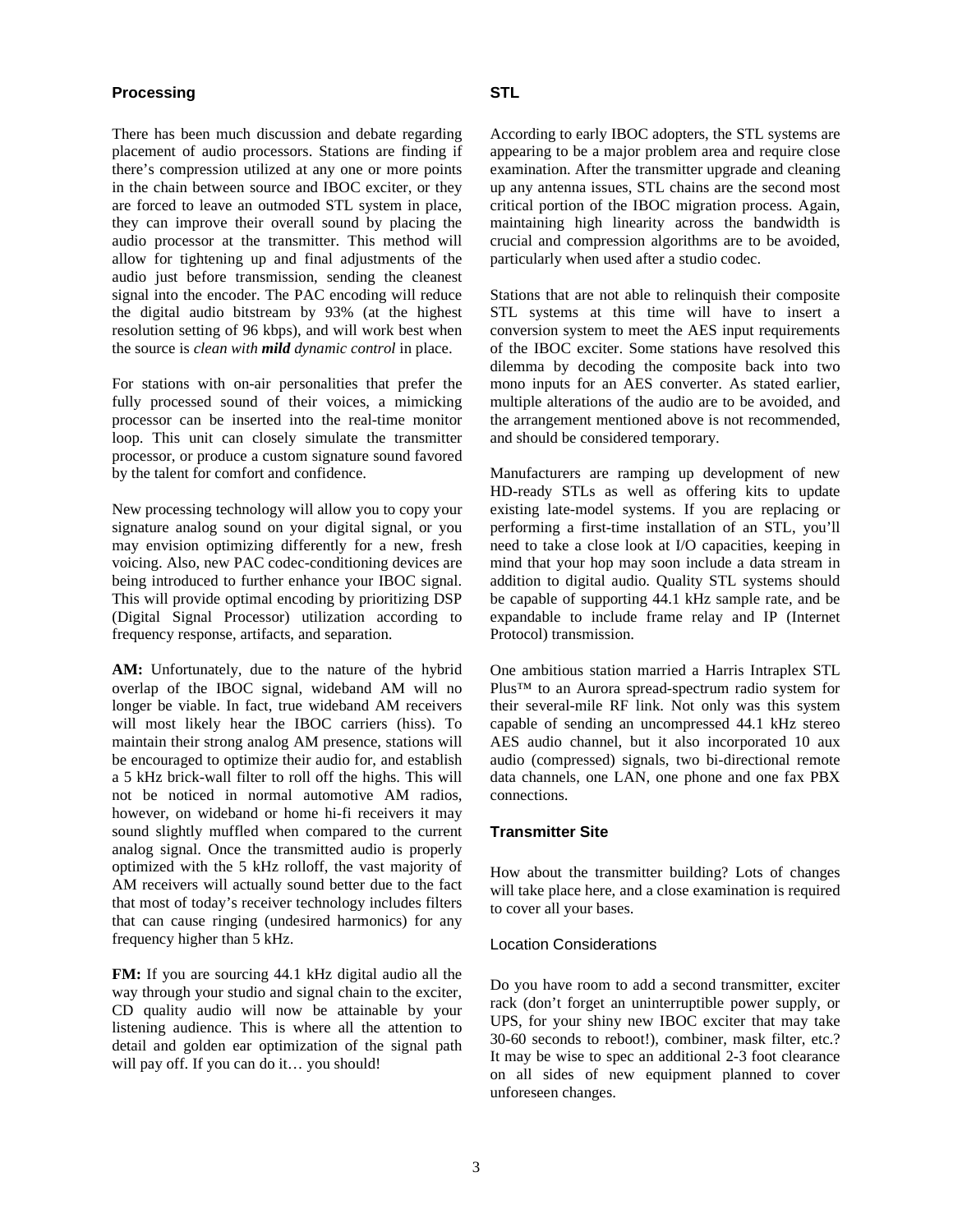One of the other sometimes-forgotten aspects of an IBOC facility upgrade is the adding of a main/aux switch if necessary, and its positioning in relationship to the combiner. Your decision will primarily be based on the power level of the backup transmitter as compared to the main, whether the digital transmitter can be operated at reduced power, and whether you wish the digital signal to be broadcast in the event of the failure of the main analog transmitter. If the main and backup transmitters produce equal power output, or if not equal, provision can be implemented to lower the digital signal proportionately, the switch can be placed before the combiner. If the auxiliary transmitter has a different power level than the main and the digital transmitter cannot be reduced, thereby upsetting the critical digital to analog power ratio, the main/aux switch will need to be located after the combiner. In this scenario the station engineer will also have to develop some means of muting the digital transmitter since it will be taken out of the RF path to antenna.

# AC Power and HVAC

You'll most likely be increasing your AC power needs significantly, so your current power consumption will need to be reviewed and then applied to a total figure with the new equipment considerations. Once you've realized an aggregate AC consumption amount, add an additional 20% to afford some headroom and accommodate minor future additions. Don't forget your existing back up generator's rating will also need to be scrutinized to determine if it will meet your additional equipment needs.

If you're adding a second transmitter for separate combining, or purchasing a new common amplification system and utilize a test load for off-air repair and testing while running an aux transmitter, you'll be faced with greater cooling requirements. The combiner losses, reject load-generated heat, or less efficient linear

amplifiers will produce more heat and requires greater air flow. This will need to be calculated and accommodated. If your current building simply cannot support any additional heat load, you'll want to consider situating the combiner in a 'hot room' or outside enclosure of some kind.

# Grounding/Protection

Much of new technology's equipment has become more like a computer, requiring greater attention to proper grounding practices and the use of power conditioners. Will the new transmitter, IBOC exciter, or processing equipment utilize a phone line or some other dedicated hardwired link for remote control or status indication?

Be sure all connections are properly terminated and isolated. If you're entering into the datacasting business, you'll need to add phone/data line surge and lightning protection throughout your serial system.

Like a PC, some of these new IBOC components need to boot up before they are ready for service. If one or more of these devices are in your critical chain, you must route power to it via a UPS to prevent an agonizing 30-second to 2-minute period of on-air silence or noise! Be sure the UPS has the capacity to power all critical components for the duration required for your set of circumstances. Power conditioners will also prove to be helpful for voltage fluctuation-sensitive equipment by monitoring for voltage variations and instantly compensating to protect susceptible circuits.

Of course the station's experience with transmitter grounding techniques still applies. Good engineering practices of grounding straps, star point grounding, and AC surge protectors, etc. for RF equipment are still mandatory and certainly desirable to protect your new transmitter and IBOC exciter investment. Inspect your current facility and verify grounding integrity throughout. Previous problems due to a deteriorated grounding system won't go away and may introduce new problems into your digital system.

#### **Transmitter**

**FM:** If your current transmitter is not capable of passing IBOC (narrow bandwidth, non-linear class C operation, little headroom, etc.), yet still fairly new with up to 10 years of service remaining, then **separate (or high-level combining) amplification** will be your recommended choice. Most, if not all, tube FM transmitters will be unsuitable to pass the IBOC signal without substantial cost-prohibitive modifications. Also keep in mind that in order to retain your existing coverage, your current transmitter must have the capability to boost its output power an additional 10- 11% above the current TPO to cover combiner losses  $(1000W/0.9 = 1111W)$ .

Lower power stations (7 kW or less) with late model transmitters running 30% or more below nameplate power may find they can upgrade them to be IBOC capable at a fairly reasonable cost. They can then operate using the **common (or low-level combining) amplification** method where the IBOC signal is also passed through the transmitter. If this upgrade cost approaches that of a new transmitter, or the current transmitter is operating at full power with no headroom available, then a new transmitter may be in order.

For further information to assist your decision making process of finding the best combining method for your station, see the "Determining Your Hybrid Method"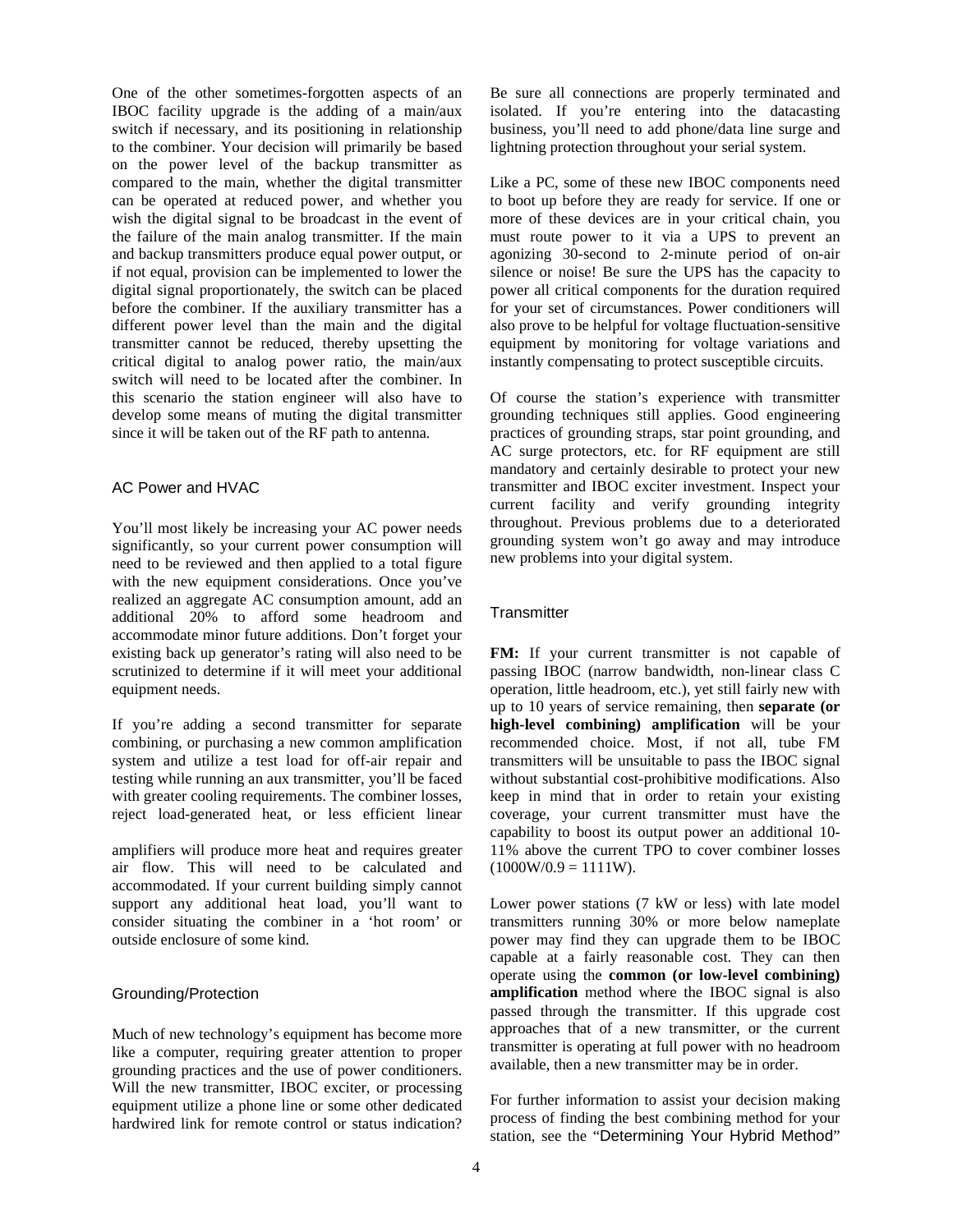section below. There you'll find listed the general advantages and disadvantages of each technique to supplement your planning.

**AM:** For AM there is only one combining method and that is low-level combining. For the lowest possible IMD products, your transmitter should be capable of audio bandwidth up to 50 kHz at the modulator to amplify the 30 kHz bandwidth audio component and 100 kHz of phase modulation of the carrier.

Also necessary is high linearity with low IQM/IPM (-35dB to -45dB) numbers. At this time, no known tube transmitters are capable of reaching the -45dB IQM figure. For PDM transmitters, a high switching frequency  $\left(\frac{1}{2}\right)$  frequency ( $\left(\frac{1}{2}\right)$  kHz) modulator is proving to be one of several qualifications, including Gain Flatness, Error Vector Magnitude (EVM), and Phase Noise – requirements that rule out many PDM units. Examine your current transmitter's specs and consult with the manufacturer to determine that it not only will pass the IBOC signal, but do so without introducing bit errors that produce a high bit error rate (BER). The next criteria to evaluate will be whether the necessary upgrade cost will approach the cost of a new IBOCready transmitter.

With regard to upgrading a current model **AM** transmitter, at the traditional analog audio input (which becomes the IBOC Magnitude input), an audio filter may need to be switched out for full audio passband. Secondly, the IBOC Phase signal is inserted where the oscillator normally originates. In the event of an IBOC exciter malfunction, a good idea is to install a switch/relay system for reversing this input configuration in order to return the analog signal to the audio input and restore the oscillator to its intended operation. If such a kit is not available from your transmitter manufacturer, you should consider crafting one. This rig could be remotely and/or automatically switched to quickly reestablish analog AM transmission should your station suffer an IBOC exciter failure.

# Transmission Line and Antenna

Probably the most troublesome aspect of an IBOC migration plan, antenna system considerations can prove to be a difficult, complex, and expensive task. This is a high-priority area of concern requiring attention to detail in order to prevent interference issues and equipment damage, and also assure conformance to safety regulations.

Site surveys are becoming common, especially for AM, and may be essential to raise your confidence level that your system can pass the IBOC signal correctly. A spectrum analyzer and time-domain reflectometer may be used to sweep the feedline, tower, and antenna as presented to the transmitter's output, to determine

flatness, impedance bandwidth and VSWR symmetry. Keep in mind these figures will carry more weight compared to yesterday's typical RF considerations, and poor numbers here *will* produce bit errors that *will*  reduce your digital coverage.

**FM:** Generally, most FM antenna systems are proving to be IBOC capable with little or no alignment needed. VWSR needs to be no greater than 1.1:1 at analog center carrier frequency  $(F_c)$  and then flat, or at the worst, a slight smooth rise up to 1.3:1 at ±250 kHz out from  $F_c$ . If you are seeing numbers other than these, some type of antenna match optimization may be necessary, particularly for side mount bays. Refer to equipment documentation for recommended performance adjustments.

AM: For most modern transmitters, IBOC operation will require that a 50 + j 0  $\Omega$  match be presented to the transmitter output, and your antenna (or common feed point for a directional array) be fairly flat and symmetrical. iBiquity bandwidth recommendations are Hermitian symmetry out to 5kHz, VSWR of 1.2:1 or less at 10kHz and 1.4:1 or less at 15kHz, each side of carrier. This may prove very difficult for directional systems, and the data simply does not yet exist that will provide an easy answer for your system. One positive note if your AM station is (or was) successfully transmitting AM Stereo: Results so far are suggesting that these antenna systems most likely will properly transmit the IBOC signal with minimal rework!

There are many techniques for and approaches to altering an AM antenna system. With so many variables involved and so little data available, this particular topic is ideally suited to an exclusive future publication. For now, however, you may find utilizing an outside specialist in AM antenna systems will be a requirement before you can move forward with your station's conversion.

# **Datacasting**

Is your audio delivery system MPS (ID3 V.2) compliant? Don't even know what this means? iBiquity's HD Radio technology has in place the specifications necessary to insert data onto the digital broadcast stream. At the very least, IBOC broadcasters will be able to transmit – and the first generation receivers will be able to receive – snippets of data that will include information about the current song playing.

MPS stands for Main Program Service data specification, and it is the top level structure managing the synchronous transmission of audio and its identifying information such as: song title, artist and CD title. Other acronyms you'll be learning are PAD (Program Associated Data) PID (Program Independent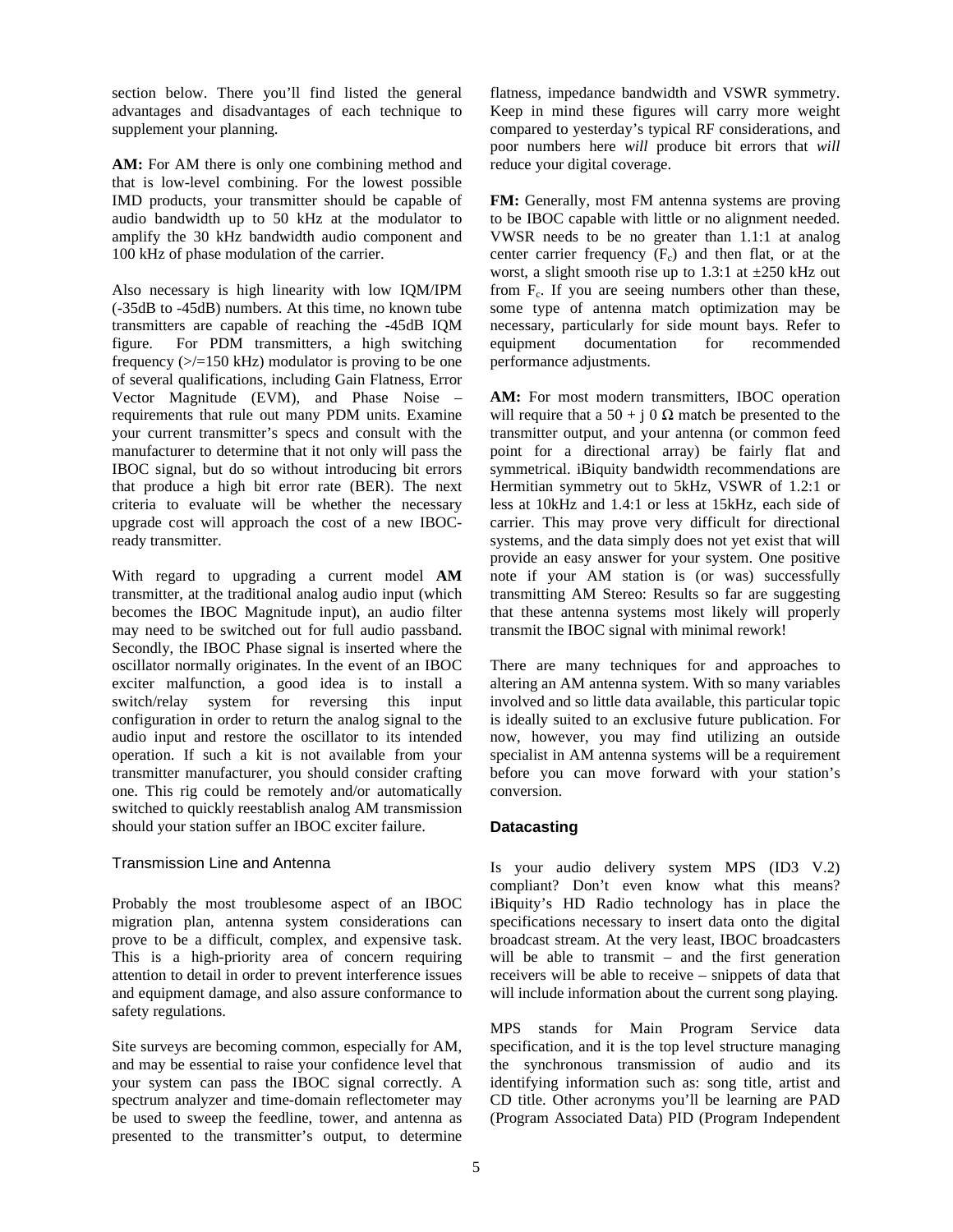Data), ODP (On Demand Programming), and many more.

Initially, IBOC broadcasts will be able to include single-line text applications such as weather, traffic, news and stocks, plus other informational metadata. Further into the future radio stations will be capable of generating user-specific or locality-based messaging, advertisements and even commerce, as forthcoming receivers may include hard drives and even bidirectional capacities.

From this point on the possibilities are up to broadcasters, receiver manufacturers, and their new business model partners. Development of new technologies (and the deployment of other media techniques) for digital radio broadcasting will become the new revenue driver for forward-looking stations. (For further reading see "How Data Transmitted Over an IBOC Station Will Be Managed: Using A Gateway to Generate Data Revenue"<sup>1</sup>)

# **TEST EQUIPMENT**

At this time there are very few choices for verifying performance; however, it is definitely time to get familiar with a spectrum analyzer (SA). A modern digital SA (HP 8591 or equivalent), capable of power averaging, a 300Hz/50kHz (AM/FM) resolution bandwidth, and 90 dB of dynamic range is recommended. This will allow you to see the digital carriers imposed upon the analog carrier and verify that the FCC mask is indeed being met to avoid adjacent channel interference while providing maximum allowable coverage.

The outputs of both combining approaches will have peak-to-average ratios that will require an averaging power meter for stable and accurate TPO displays. The peak detector-type meters will not correctly follow the FM IBOC signal since the OFDM (Orthogonal Frequency Division Multiplexing) carriers will be constantly increasing and decreasing in amplitude resulting in an unpredictable readout.

For **high-level combining**, you may want to consider adding a second power meter to easily and consistently verify the power ratio between the digital and analog transmitter outputs. By looking at the input of the reject load from the combiner, and doing a little simple math utilizing the power level displays of the transmitters, you can derive the actual digital portion of the total output: Subtract the total power output on the combiner output monitor from the displayed TPO of the analog transmitter. Then subtract that result from the reading on the reject load Wattmeter. Subtracting *that* result from the digital transmitter's displayed power will give you the power level of the digital signal. This will

afford you a confidence reading that depicts the correct IBOC specified power relation of -20 dBc.

**AM:** For verifying a transmitter's IQM/IPM performance, a C-Quam AM Stereo Modulation Monitor can be brought back to life. IQM (Incidental Quadrature Modulation) defines the amount of crosstalk from the magnitude to phase channel at the quadrature point within the PA. IPM (Incidental Phase Modulation) is a measure of the amount of phase modulation created within the system with only the amplitude input of the transmitter being driven. Numbers less negative than -35 to -40 dB will cause the transmitter to broadcast bit errors, contributing to reduced digital coverage.

For data integrity measurement functions, an AES digital audio analyzer will be a requirement for troubleshooting your digital audio chain. These types of devices must be able to determine data errors and specify the type, thereby pointing to the possible source. Self-generating pure digital audio bitstreams is a feature that should also be included to assist the technician. To subjectively audition the decoded AES audio, revealing any inaccuracies there, a speaker or headphone jack should be offered as well. Whether your AES path extends all the way back through your console or is simply an A/D converter before the IBOC exciter, you'll want to verify and audition the digital stream immediately prior to the PAC encoding.

The ability to read and measure PAC and data transmission impairments (such as the eye pattern for DTV signals) will be part of a future dedicated IBOC Monitor. Such a tool does not exist as of this writing, so for now if you can't acquire an iBiquity Reference Receiver, you may need to settle for a consumer receiver. Some stations already have an automotive receiver and speakers placed in a transmitter hall rack for local 'listening experience' checks. Such an arrangement could be an inexpensive requirement for a new HD system's demodulated and decoded audio assessment.

Also early on, a station may wish to equip a car with an IBOC radio to help determine what your digital coverage actually is. Keep in mind that certain transmitters may be able to 'pass' the IBOC signal but may not provide the expected coverage due to transmitter and antenna related non-linearity issues. These concerns will influence the cliff effect point where the receiver's error correction will not be able to keep up with erroneous data, and the receiver will be forced to step-down to analog mode.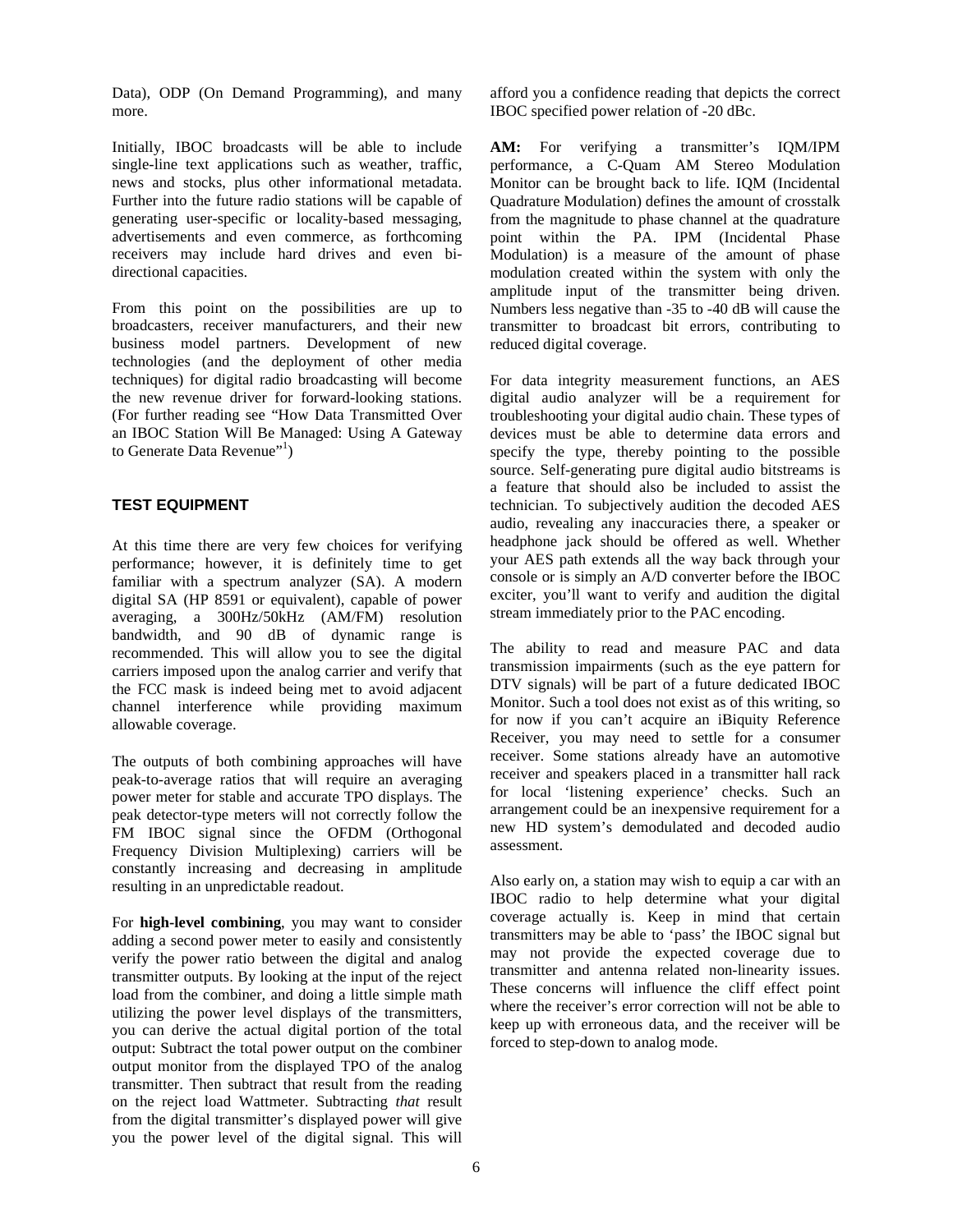# **TRAINING**

"Knowledge is your first line of defense for continued transmitting reliability" is the Harris Broadcast Technology Training Center's motto.

It is also the truth.

But knowledge is also a *prerequisite* for new equipment purchasing decisions, transmitter plant planning, installation and initial turn-on procedures. In addition to product brochures, internet sites and salesman recommendations, a manufacturer or third-party instructional program is an ideal way to really learn about the product you're planning to invest in. It is also a great way to network with other professionals as they carve their way into new technologies right along side of you.

# **DETERMINING YOUR HYBRID METHOD**

This section lists advantages and disadvantages of hybrid methods, to help you determine the best IBOC migration path for your station. (For that matter, this *entire* paper is to be used along with common knowledge, sound work practices, organization, and attention to detail to best process the vast amounts of gathered data in order to pursue your course towards IBOC.)

In general terms, the factors to consider when determining the best way to create your IBOC hybrid signal include:

- Operating power (current v. desired TPO)
- Availability of transmitter space
- Cooling capacity
- Availability and cost of tower space
- Initial cost
- Desired redundancy
- Existing equipment's IBOC capabilities
- Complexity tolerance

## **Separate (High-Level Combining) Amplification**

In addition to an IBOC exciter, this method requires the purchase of a second digital-only transmitter, a highpower combiner with reject load, a patch panel, and coax, etc. For FM stations currently operating at 7 kW TPO and above, this will be the most likely scenario.

Advantages:

• Virtually all existing FM transmitters can continue to be utilized for the analog portion of the IBOC hybrid

- Digital-only transmitter new design and features
- Down time on one transmitter may not affect operation of the other

Disadvantages:

- Greater space requirements: two transmitters, combiner, reject load, etc.
- 10-11% additional RF power needed from current analog transmitter
- Injection Loss: 90% of IBOC power, 10% of analog FM power wasted
- Antenna and dummy load changes can alter isolation in combiner (good load characteristics are essential)
- May be more expensive to implement
- More complex

# **Common (Low-Level Combining) Amplification**

A single new transmitter purchase (or modification of existing, if possible) to broadcast both analog and IBOC signals will be required. For FM stations currently operating at 7 kW TPO and below, this will most likely be the recommended choice, and is the only **AM** method as mentioned above.

Advantages:

- Saves space, only one transmitter
- Less complex
- Both FM and IBOC using latest technology transmitter

## Disadvantages:

- Linear amplification and possibly a mask filter required
- Single transmitter loss takes both analog and digital off-air
- If existing transmitter: Powered back approximately 30% for new peak power requirements (or more amplifiers necessary to achieve original TPO)
- No single-box solution for high power FM stations

The main criteria regarding 'modified' v. 'new' is whether your current transmitter can be modified to cleanly pass the IBOC signal, and whether this modification can be performed for a cost that is significantly less than a new transmitter. You'll also need to consider whether even with a modification an additional mask filter will be required, further increasing the cost and physical footprint.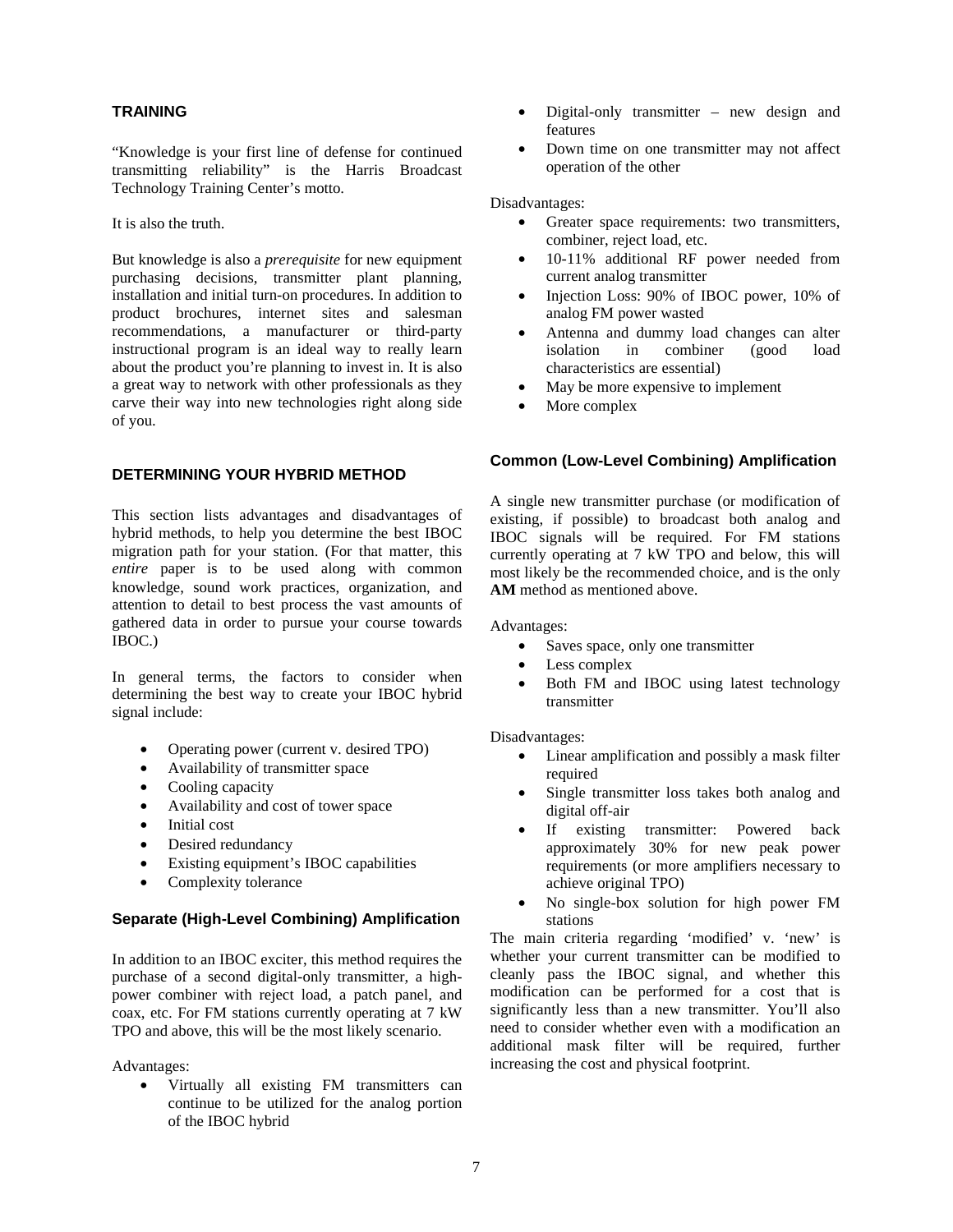#### **Separate Antenna**

This method utilizes two completely independent transmitters, feed lines and possibly antennas.

Advantages:

- No combiner and associated losses
- Smaller IBOC transmitter required (20 dB below main TPO – only 100W digital needed for 10kW analog when both antennas have identical gain)
- Most efficient operation of existing main transmitter
- Lowest operating cost

Disadvantages:

- Additional antenna, feed line, tower space required
- More variables in performance and coverage
- Still experimental
- May be complex

Other issues to consider for Separate Antennas:

- Isolation required between antennas 36 to 40 dB
- Mounting on same structure, at comparable height for comparable terrain propagation
- Antenna gain (ERP) to maintain signal ratios
- Vertical radiation pattern issues (close-in)

# **WHAT NOW? WHAT LATER?**

What were the results of your Site Performance Inspection? If your AM station's antenna system is going to require a major rework, you'll be forced to spend upgrade dollars on site improvements. Early A/D conversions, studio and STL enhancements will have to wait for the next update cycle. Any major site overhaul decisions will all have to be weighed according your station's requirements and abilities.

How far back from the transmitter's new IBOC exciter can you afford to make the switch to digital? If you're budgeted to replace your console soon, you'll find that some of today's digital consoles cost less than their analog counterparts. Some stations are choosing a new STL to use as their A/D conversion point: An analog studio signal input resulting with a digital output at the

transmitter site. Other options are using an audio processor for the analog to digital transition, or just a simple A/D converter box placed just before the IBOC exciter.

Will you jump into the datacasting arena immediately – or sit back and wait to see what happens? Much is yet to be developed and much stands to be gained in this field. The recommendation here is to balance being first on the block with keeping up to speed on the advances being made.

What should your station plan for? Most stations will find they will be replacing a transmitter or adding a new model to their lineup. Coupled with the new IBOC exciter, this purchase is a minimum requirement to initiate your IBOC service. Your specific set of conditions including budget constraints, existing equipment, complexity tolerance and strategy for the future will influence your journey down the IBOC path.

# **SUMMARY**

In conclusion, the IBOC migration path may be based on new technology and wrought with complexity. It also will initially be a costly proposition. But, ultimately it will be much more than an enhancement to existing technology. Not only will your listeners appreciate the improvement in audio quality and comprehensive coverage, but station management and advertisers will have an innovative vehicle with which to generate new revenue streams.

This may well be one of those defining moments in broadcast history where it truly is up to us and our collective imaginations to create and develop applications that will have far reaching impact. Now that even AM radio can broadcast 'in color', the future should be able to provide new forms of entertainment utilizing the very airwaves that have served us so well for so long.

So while AM and FM stations are choosing the best IBOC migration path for their stations, I hope we can challenge ourselves to begin the process of thinking ahead. What else can we do with this new thing called high definition digital radio?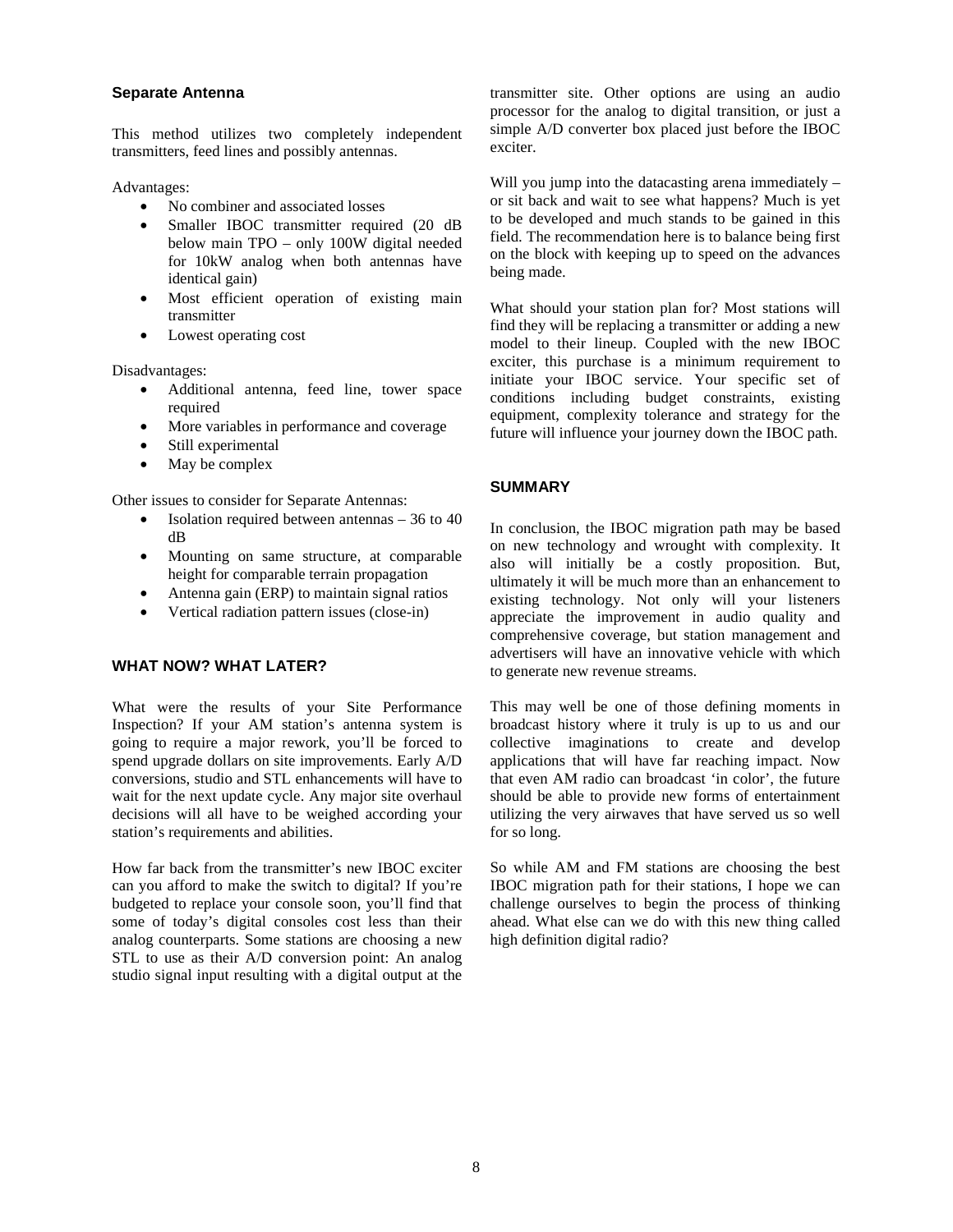## **IBOC READINESS: A HANDS-ON CHECK LIST**

The following list is a collection of issues that developers and early adopters have encountered, and may benefit your station as a preliminary guide toward your IBOC migration process. These suggestions and recommendations should help you sort through the diverse elements of information, and serve as a reminder and thought-evoking process for unknown or sometimes-overlooked tasks.

#### **Studio Considerations – New Console**

- $\Box$  Determine number of analog, digital, and miscellaneous sources
- $\square$  Exacting level controls in place just before A/D conversion such as a brickwall limiter
- $\Box$  Master clock requirements
- $\Box$  Compare items above with manufacturer specifications with future expansion in mind

#### **Studio Considerations – Signal Routing**

 $\Box$  Upgrade mono station to stereo – if AM Stereo now, provide mono signal for analog portion of IBOC

- $\Box$  Upgrade to AES distribution amplifiers
- $\Box$  EAS (Emergency Alert System) interfacing
- $\Box$  Digital router switch system requirements
- $\square$  Determine CAT-5 cable run amounts for digital audio/data, and install

 $\Box$  Verify clean installation and proper grounding, termination, lightning and surge protection for all equipment and cable runs

- $\Box$  Install power conditioning for voltage sensitive equipment
- $\square$  No, or very few cascading codecs or digital sample rate conversions
- $\Box$  Post-microphone monitor (and processing if necessary) system in place
- $\Box$  Automated RF carrier alarm or non-air personnel monitor delayed signal
- $\Box$  Uninterruptible Power Supplies for all PC based or slow start-up equipment
- $\Box$  Internet interface gateway equipment in place

#### **STL Considerations**

- $\Box$  Already fully digital operation
- $\Box$  No, or high quality compression codecs
- $\Box$  Ability to link additional data streams
- $\Box$  Can be easily updated to IBOC-ready
- $\Box$  If composite, convert to AES prior to IBOC exciter
- $\Box$  Back up STL capability

#### **Processing Considerations**

- $\Box$  Fully digital operation
- $\square$  Determine processor location studio vs. transmitter site
- $\Box$  Analog AM: 5 kHz brickwall rolloff in addition to processing optimized for 5 kHz bandwidth
- $\Box$  Digital FM: Full 44.1 kHz bandwidth possible medium dynamic compression recommended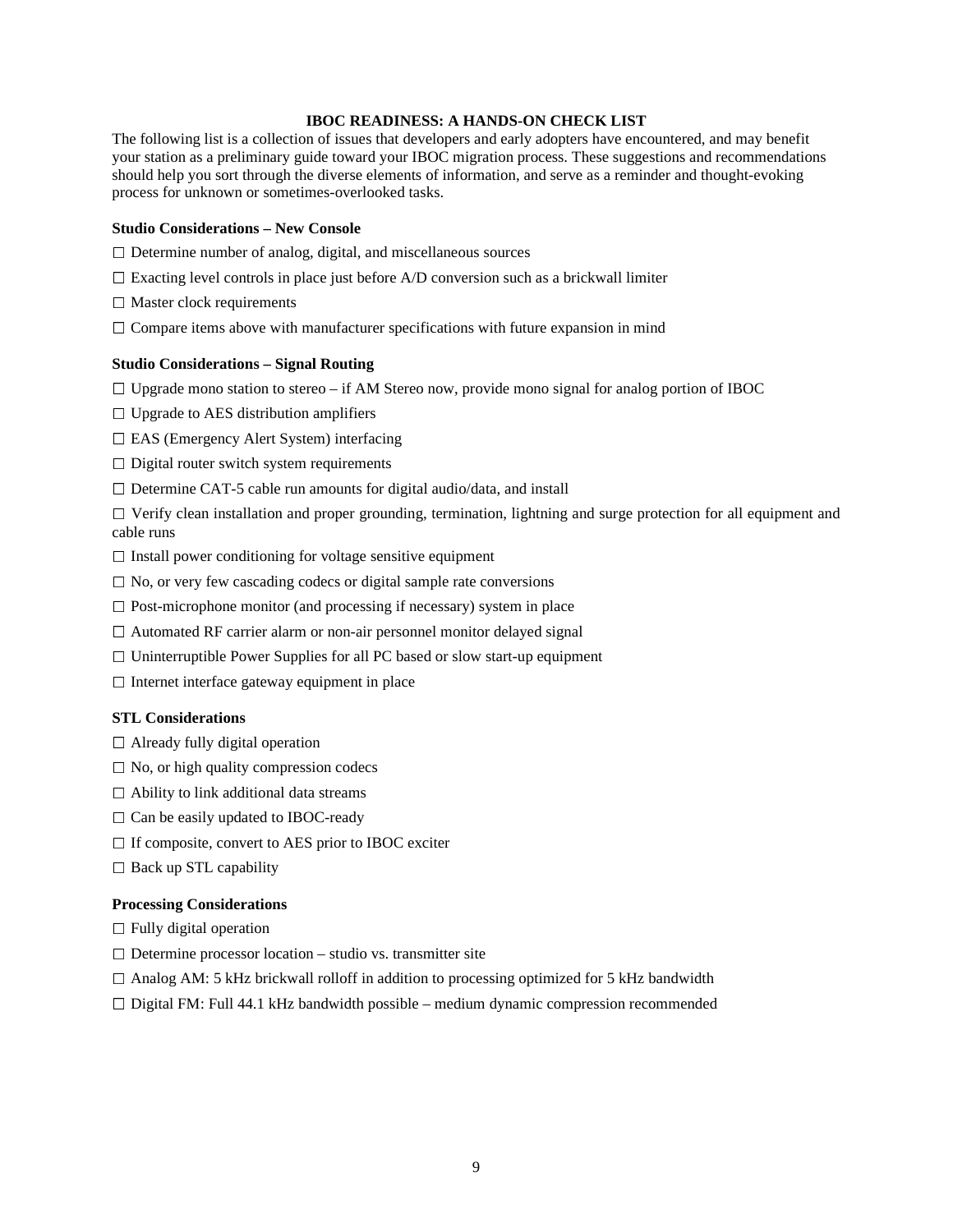## **Transmitter Site Considerations – Mechanical**

- $\Box$  New aggregate HVAC + 10% upgrades as necessary
- $\Box$  New aggregate AC power + 10% upgrades as necessary
- $\square$  Backup generator upgrade to meet new needs
- $\Box$  Room for additional transmitters, racks, combiners and reject loads, etc.

#### **Transmitter Site Considerations – Transmitter**

- $\Box$  Determine combining method
- $\square$  Purchase and install new transmitter, IBOC exciter, combiner and reject load, etc.
- $\Box$  New remote control (including mute and power level) and status lines, data lines
- $\Box$  Uninterruptible Power Supplies for all PC based or slow start-up equipment
- $\Box$  Necessary RF plumbing and hangers for new combiner
- $\Box$  New or repositioned main/aux switch

 $\Box$  Verify clean installation and proper grounding, termination, lightning and surge protection for all equipment and cable runs

# **Transmitter Site Considerations – Antenna**

- $\Box$  Verify linearity across full bandwidth  $\pm 250$  kHz for FM;  $\pm 20$  kHz for AM
- $\Box$  Verify symmetry
- $\square$  Previous AM Stereo operation antenna system may only require minimal rework
- $\Box$  Optimize antenna/matching as needed
- $\square$  Separate antenna combining method STA filed at FCC
- $\Box$  Order new antenna and transmission line, or reconfigure and align existing for separate antenna method

#### **Test Equipment Considerations**

- $\Box$  Digital spectrum analyzer
- $\Box$  Averaging power monitor(s)
- □ C-Quam AM Stereo Modulation Monitor
- $\Box$  AES digital audio testing device
- $\Box$  iBiquity Reference Receiver, or IBOC capable auto or home receiver
- □ Future IBOC monitor TBD